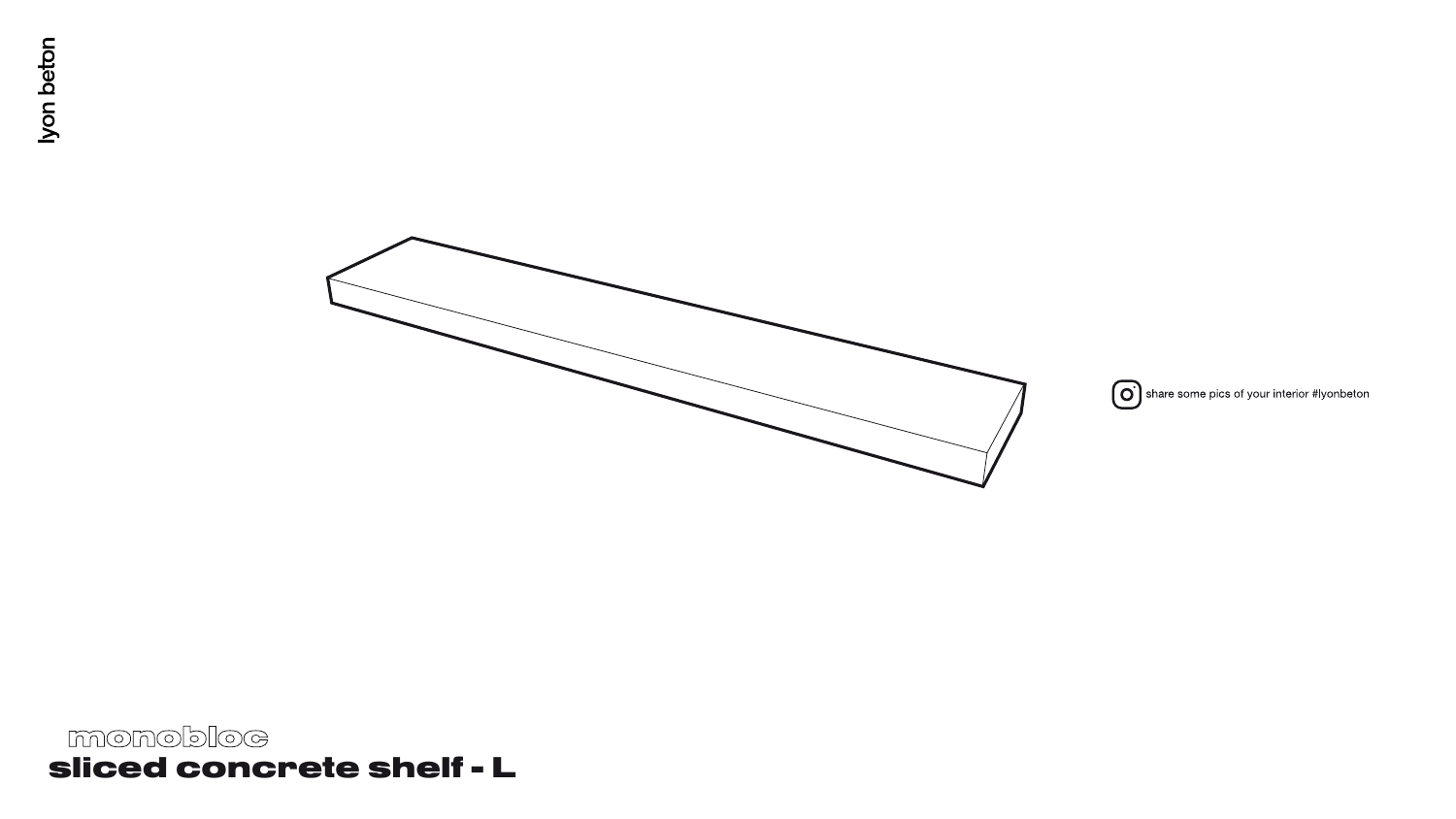# general comments

Read the instruction carefully before assembly. Identify the different parts of the product. Group and check the hardware fittings. Get the necessary and keep the area clear before you begin assembly. The assembly should be carried out by a qualified person because wrong assembly may lead to that the furniture topples or falls resulting in personal injury or damage. Proceed to assemble. Never force the fittings. Re-tighten the screws after some time of usage. Keep the assembly instructions for future reference. They could facilitate communication with your store or dealer, in the event of any query.

 $\overline{\mathbf{A}}$ 

2

# distinctive features

The article that you have just acquired is hand-crafted.

It is made from lightened fibrous concrete (less than 2 tons per m3) reinforced with a steel frame structure. It is composed of natural materials (cement, sand; water, steel ad fibres) and is hand made. The pores, microcracks and possible variation in colour are inherent characteristics of the material used

and evidence of handicraft, which give this furniture its unique appearance and charm. For these reasons, this article cannot be returned or exchanged.

### maintenance and care

#### Do not leave spills unattended.

Immediately clean coloured stains (such as red wine, oil, tea and coffee) with a wet sponge and soap. Never use abrasive product, strong acid detergents, bleaching agents, metal brushes or high-pressure cleaners. Preferably use a soft clean dry cloth.

For good protection, apply wax or stone preserve products regularly.

#### francais

Le montage doit être effectué par une personne compétente. Un montage mal effectué peut provoquer la chute de l'objet et blesser quelqu'un.

ATTENTION ! Les vis et quincaillerie fournies pour fixer le meuble/objet au mur ou au plafond ne sont pas adaptées a tous les matériaux. Adaptez les vis et quincaillerie au matériau du mur/plafond et au poids de l'objet. En cas de doute, demandez conseil à un vendeur spécialisé.

#### english

The assembly should be carried out by a qualified person due to the fact that wrong assembly can lead to that the furniture/object topples or falls resulting in personnal injury or damage.

NOTE! Screws or fittings included to fix the furniture/objet to the wall/ceiling are not suitable to all materials. Always choose screws and fittings that are specially suited to the material in your wall/ceiling and have sufficient holding power.

In case of hesitation, contact your local retailer.